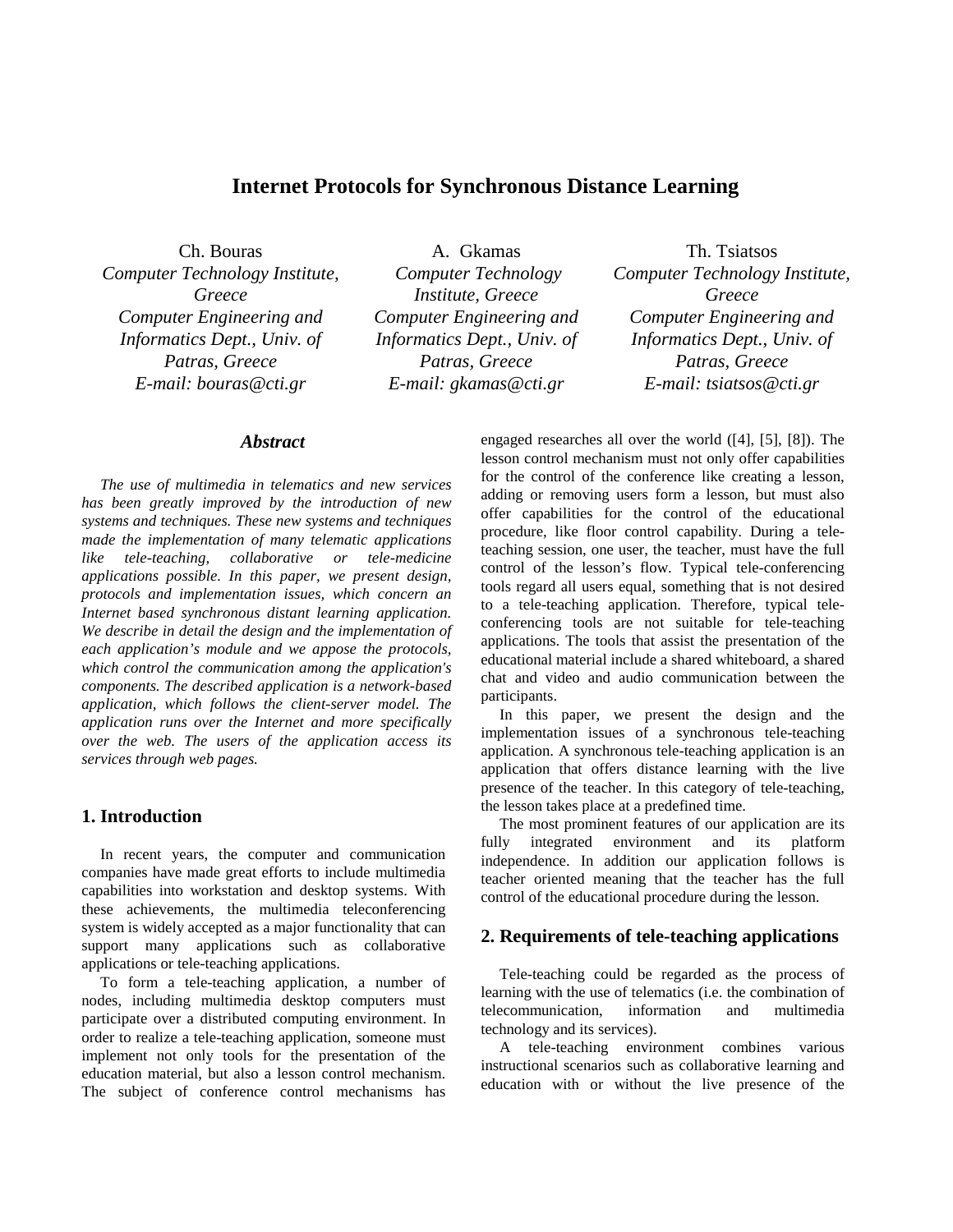Professor. In this paper we present the design and the implementation of a synchronous tele-teaching application. The students attend the lesson, listen to the teacher and have the ability to interrupt the flow of the lesson in order to submit a question. The teacher has all the necessary authority to control the flow of the lesson (like as in a conventional lesson). For saving network resources, every student can see only one participant every time (the teacher, or a student that submits a question), as a result it is not recommended to use videoconference for the implementation of synchronous tele-teaching.

Someone can find more information about teleteaching technology and applications on [6].

## **3. General architecture**

The architecture of our tele-teaching application is based on the following concepts:

- ♦ An integrated communication environment that offers many functionalities to its users, like interactive communication over the Internet, including audio, video and data exchange
- ♦ A client-server model. We propose a model in which multiple participant clients connect with a server
- ♦ An open platform architecture in order to support different operating platforms, since for the implementation we use Java
- International accepted standards. We use widely accepted network protocols for the interaction between the clients and the server
- Access through web pages
- Object oriented design and implementation
- Modular design, in order to achieve the goal of expandability and simple implementation



### **Figure 1 General architecture**

Figure 1 displays the general architecture of the application. The architecture is based on the client-server model. It uses two kinds of clients: the student client and the teacher client, and consists of the following modules:

♦ Server and client entrance modules: These modules are responsible for the acceptance of users request for entrance to a lesson. The client module sends the appropriate information to the server module, which recognizes the attributes of the user and connects the user to the appropriate lesson

- ♦ Server and client control modules: These modules are responsible for the management of the educational procedure. For example these modules are responsible for the floor control during a lesson
- ♦ Server and client whiteboard modules: The server whiteboard module is responsible for the management of the shared whiteboard and the client whiteboard modules are responsible for the representation of the whiteboard contents to the users
- ♦ Server and client chat modules: These modules are responsible for the management of the shared chat capability of the tool.
- Server and client media modules: These modules are responsible for the transmission of the video and audio information during a lesson.

For the issue of the state transition machine on the server modules, the simple way is keeping up only one state transition machine for each module per lesson. In regular situations the single state transition machine of a module would be sufficient to control the operation of the multiple client, if the multiple requests were serialized. However, if both users attempt to change to different states simultaneously, uncertain anomaly would be caused. To overcome the above problem, we use two types of state machines for each module: one is the state machine for the lesson and the other is a state machine for each user connection (we call this machine handler). By distinguishing the state machine of each user connection form the lesson machine; we avoid various problems that the access to shared resources by many users at the same time may cause.

## **4. System modules description**

In the next paragraphs we describe each module in detail. The functionality of the server is exposed to clients via simple string-based messaging protocols. We choose string-based protocols, instead of other solutions (for example binary encoding), because string-based protocols have the advantage that they are easily manipulated by programming languages, can be transferred via application-level text-based transports and are easily logged and debugged.

#### **4.1. Entrance modules**

The entrance modules are responsible for the acceptance of the users to a lesson. The entrance procedure works as follows: First the server checks if the user is a teacher or a student of the lesson. If the user is the teacher of the lesson (this means that the lesson did not start yet) the server creates a new session object that represents the new lesson. In the case that the user is a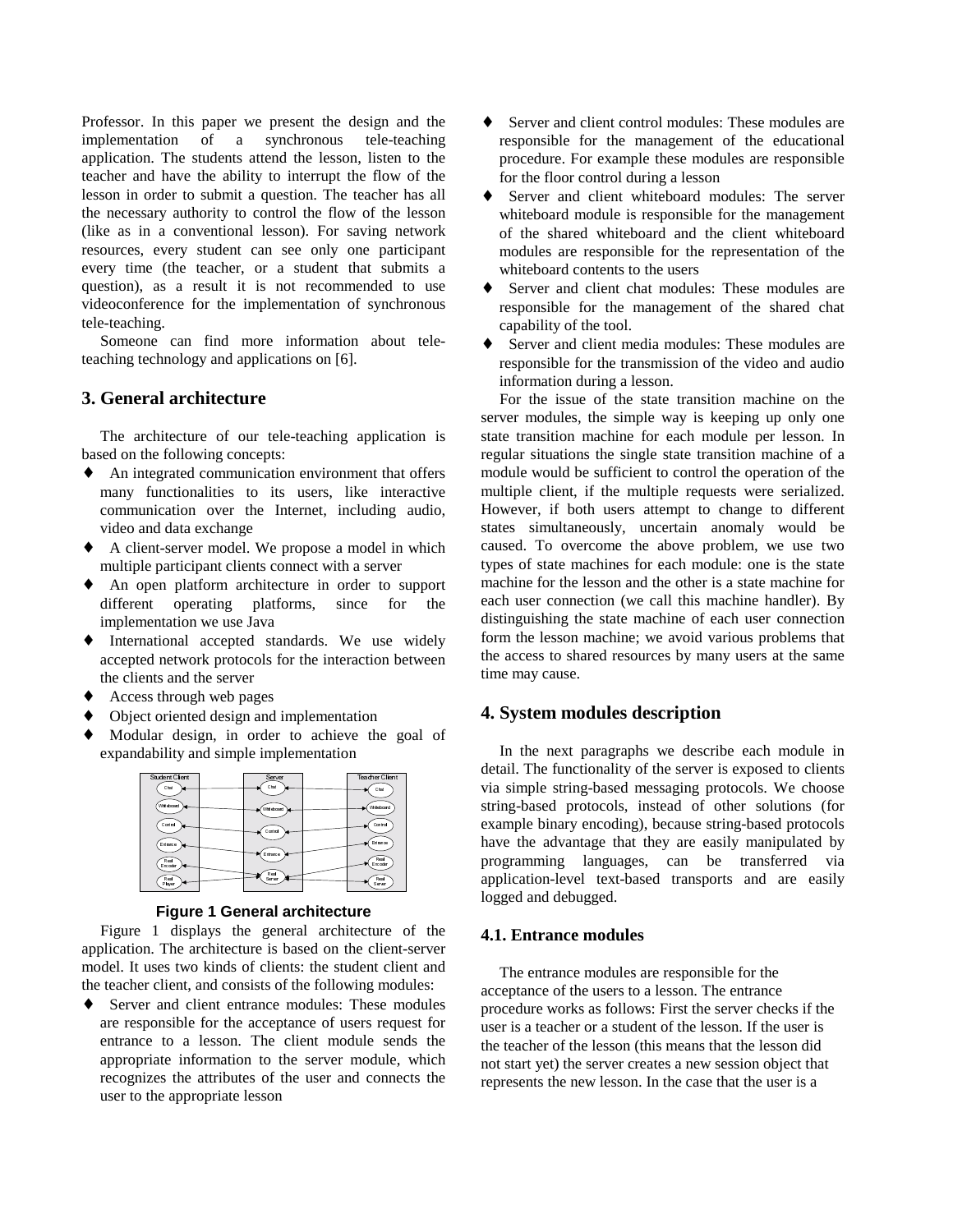student then if the lesson has already started (that means the teacher of the lesson has passed the entrance procedure and the system has created the corresponding session object) the system creates a new user object that corresponds to the new student of the session, if not the system sends to the user a message to inform him that the lesson did not start yet.

## **4.2. Lesson Control modules**

Since the lesson control modules are accomplished by exchanging various information between the nodes in distributed environments, the designated protocol for the lesson control is considered as a mandatory part of the tele-teaching application.

The lesson control modules in our application are responsible for two main tasks: the transmission of the educational material and the management of the floor control capability.

When a user connects to the server, the server gives to his client information about the educational material of the lesson. The educational material consists of slides in the format of .gif or .jpeg images. When the user's client connects to the server, submits a request "Get LessonImages" the server replies with information about the location of the lesson's images (with the reply "LessonImages <image1> <image2>…").

Floor control refers to the coordination mechanism that governs access to the "floor", that is a shared resource. The most common resources that need floor control are the audio channel, where only simultaneous use makes sense, and access to pointers or to a shared applications. In our application the shared resource is the control of the application, which means that the use of the video-audio channel and the control of the whiteboard and chat modules.

When a student wants to be granted the floor, he must click to the appropriate button in his interface and must give an explanation why he wants the floor. Then the student client sends an appropriate packet ("Permission asked from X") to the server and the server forwards the message to the teacher client. The teacher client receives the student's request and adds it to the "floor list". When the teacher decides to give the floor to a particular student, he selects the student from the "floor list" and clicks on the appropriate button. Then the teacher's client sends to the server the appropriate packet ("Permission given to  $X''$ ) and when the server receives the packet it, sends the student which has been granted the floor the packet "Permission granted" and to the other students the packet "No more permission". When a student's client receives a packet "Permission granted", it activates the access to the shard recourses. When a student's client receives a packet "No more permission" it informs the student that an other student has taken the floor.

At any time the teacher has the authority to remove the floor from any student. When the teacher removes the floor, the teacher's client sends a packet "Permission removed" to the server. The server forwards the packet to the student which has the floor and sends the others users the packet "More permissions" to inform them that the other student lost the floor. Teacher has the capability to activate and deactivate the capability of the students to request the floor with the use of the packets "Interruption" and "No interruption".

For fairness reasons, when a packet with a student's request for granting the floor passes through the server, the server adds a timestamp to that packet. With this approach the teacher can see in the "floor list" the time which each student made the request to grant the floor.

The following table summarizes the messages of the control protocol.

| Request                                             | <b>Reply</b>                                                         | <b>Parameters</b>                                     | <b>Description</b>                                                                  |
|-----------------------------------------------------|----------------------------------------------------------------------|-------------------------------------------------------|-------------------------------------------------------------------------------------|
| Set<br>EndofLesson                                  | <b>Broadcast</b><br>EndofLesson                                      | Set the keepRunning<br>parameter false                | With this packet the<br>teacher end the lesson                                      |
| Set<br>NoInterrruption                              | <b>Broadcast</b><br>NoInterrruption                                  | Set the parameter<br>Interruption false               | Users do not have the<br>capability to interrupt<br>the teacher                     |
| Set Interruption                                    | <b>Broadcast</b><br>NoInterrruption                                  | Set the parameter<br>Interruption true                | Users have the<br>capability to interrupt<br>the teacher                            |
| Set<br><b>PermissionGive</b><br>$n <$ user $>$      | <b>Broadcast</b><br><b>NoMorePermis</b><br>sion                      | Set the parameter<br>MorePermission false             | One user grant the floor                                                            |
| Set<br><b>PermissionRem</b><br>oved <sub>user</sub> | <b>Broadcast</b><br><b>MorePermissio</b><br>$\boldsymbol{n}$         | Set the parameter<br>MorePermission true              | The user lost the floor                                                             |
| Set<br><b>PermissionGra</b><br>nted                 | No reply                                                             | Set the parameter<br><b>PermissionGranted</b><br>true | This message inform a<br>user that has the floor                                    |
| Set<br><b>PermissionRem</b><br>oved                 | No reply                                                             | Set the parameter<br><b>PermissionGranted</b><br>true | This message inform a<br>user that lost the floor                                   |
| <b>SetPermissionA</b><br>sked < user>               | No reply                                                             | Add to the floor list<br>the $\langle$ user $\rangle$ | This message inform the<br>teacher that a users<br>wants the floor                  |
| Get<br>LessonImages                                 | LessonImages<br>$\langle image1 \rangle$<br>$\langle image2 \rangle$ |                                                       | The client gets<br>information about the<br>location of the<br>educational material |

**Table 1: Messages of the control protocol**

#### **4.3. Whiteboard modules**

The whiteboard modules are responsible for the operation of the shared whiteboard. The server whiteboard module acts like a reflector, which reflects the packets that it receives, to all the users. The teacher whiteboard module and the student whiteboard module are the same modules. In the teacher module the access to the control of the whiteboard is always active and in the student module the access to the control of the whiteboard is active only when the teacher has granted to the student the floor.

The shared whiteboard offers to its users many functionalities like displaying slides, write text, make straight lines, rectangles or draw a line in different colors.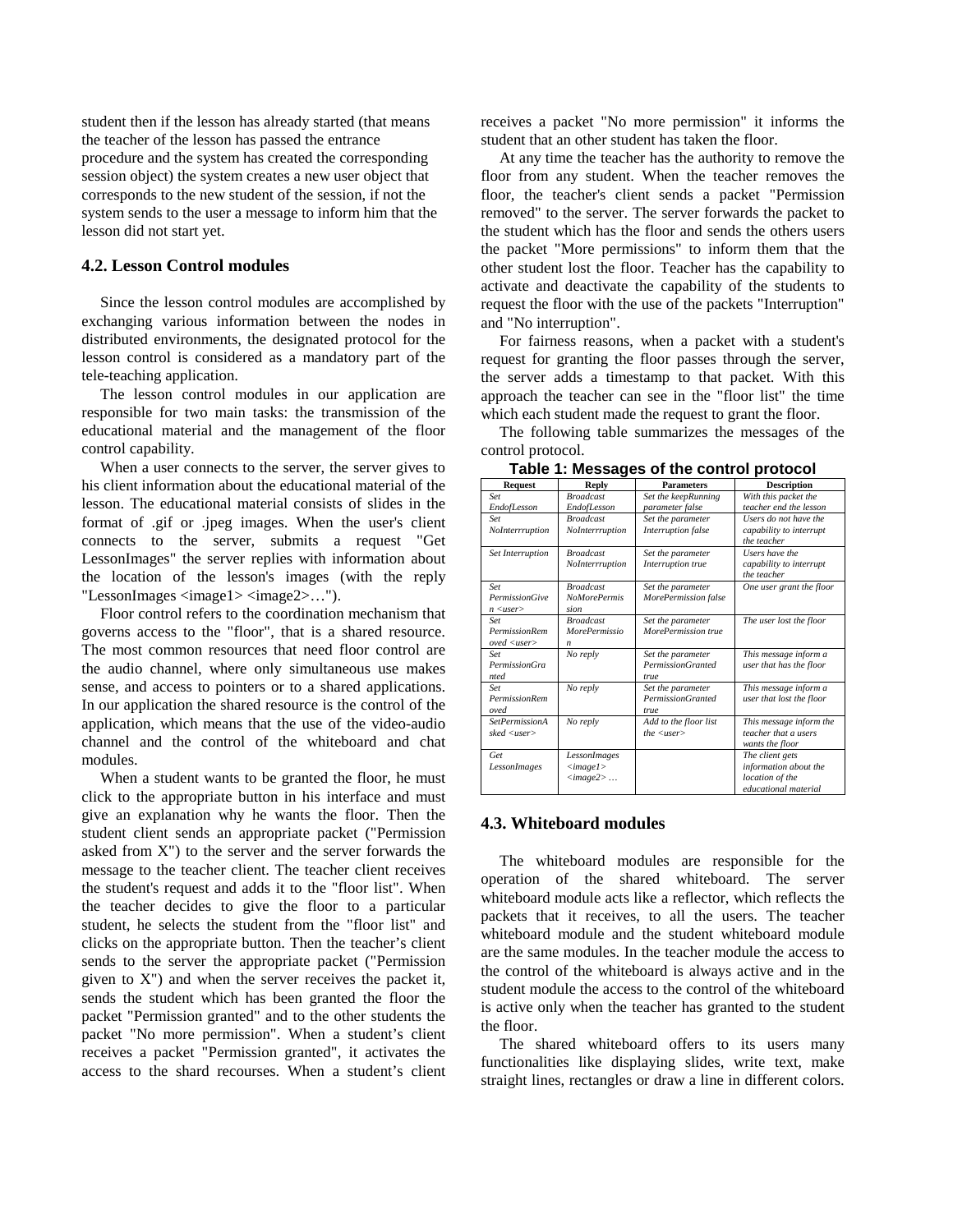When the user, that has the floor, draws something in the shared whiteboard, the user's module sends a packet, which described the user action, to the server module and the server broadcasts the packet to all users participating in the lesson. The packets that the whiteboard modules exchange have information about the type of the action (for example change of color or draw of line) and the characteristic of the action (for example the co-ordinates of the line).

In addition the whiteboard offers an undo capability. In order to implement the undo capability, modules store each whiteboard action into a stack. When the users that has the floor selects the "undo" button, then sends to the server an "undo" packet and the server broadcasts the packet. When a client's module receives an "undo" packet it removes the last action from the stack. In the same manner we implement the redo capability.

The following table summarizing the messages of the whiteboard protocol:

| <b>Request</b>                                                                                                                         | <b>Reply</b>                                                                                                          | <b>Parameters</b>                                           | <b>Description</b>                                 |
|----------------------------------------------------------------------------------------------------------------------------------------|-----------------------------------------------------------------------------------------------------------------------|-------------------------------------------------------------|----------------------------------------------------|
| Draw StraightLine<br>$<$ <i>characteristic</i> $l$ ><br>$\langle characteristic2\rangle$                                               | <b>Broadcast Draw</b><br>StraightLine<br><characteristic1><br/><characteristic2> </characteristic2></characteristic1> |                                                             | Draw a straight<br>line to the<br>whiteboard       |
| Draw Text <text><br/><math>&lt;</math><i>characteristic</i> <math>l</math> &gt;<br/><math>&lt;</math><i>characteristic</i>2&gt;</text> | <b>Broadcast Draw Text</b><br>$<$ text $>$<br>$<$ <i>characteristic1</i> $>$<br>$<$ <i>characteristic</i> 2 $> $      |                                                             | Draw a text to the<br>whiteboard                   |
| Draw Rectangle<br>$<$ <i>characteristic</i> $l$ ><br>$<$ <i>characteristic</i> 2 $>$                                                   | <b>Broadcast Draw</b><br>Rectangle<br>$\langle characteristic1\rangle$<br><characteristic2></characteristic2>         |                                                             | Draw a Rectangle<br>to the whiteboard              |
| Draw Line<br>$\langle characteristic1\rangle$<br>$<$ <i>characteristic</i> 2 $>$                                                       | <b>Broadcast Draw Line</b><br>$\langle characteristic1\rangle$<br>$<$ <i>characteristic</i> 2 $>$                     |                                                             | Draw a line to the<br>whiteboard                   |
| Set Color <value></value>                                                                                                              | <b>Broadcast Set Color</b><br>$\langle value \rangle$                                                                 | Set the parameter<br>Color to $\langle$ value $\rangle$     | Define the color                                   |
| Set Undo                                                                                                                               | <b>Broadcast Set Undo</b>                                                                                             |                                                             | Go one movement<br><b>back</b>                     |
| Set Redo                                                                                                                               | <b>Broadcast Set Redo</b>                                                                                             |                                                             | Go one movement<br>forward                         |
| Display Image<br>$\langle value \rangle$                                                                                               | <b>Broadcast Display</b><br>Image <value></value>                                                                     | Set parameter<br>CurrentImage to<br>$\langle value \rangle$ | Display to the<br>whiteboard the<br>image < value> |

**Table 2: Messages of the whiteboard protocol**

#### **4.4. Chat modules**

The chat modules are responsible for the operation of the on-line chat capability. The server chat module acts like a reflector, which reflects the packets that it receives, to all the users. The teacher has the capability to control, which of the users has the ability to send messages through the shared chat. Usually in tele-teaching applicationa the shared chat is used by the students when they want to submit a question to the Teacher. The packets that the chat modules exchange between them, have the following format: *"AddToChat <User> <Message>".*

#### **4.5. Multimedia modules**

The multimedia modules of our application consist of the commercial products of Real Server, Real Player and Real Encoder. The server module (Real Server) is a server, which is based on the streaming technology and offers advanced streaming capabilities.

In tele-teaching applications, it is not need for viewing the video of all the participants at the same time during a lesson. During tele-training applications, all the participants attend the speaker, which for the most time is the teacher. For this reason we transmit only one video window to the participants during the lesson, the video of the speaker.

The multimedia modules co-operate as follows: The participant that is speaking uses the Real Encoder application, with the option of live encoding, and sends his video to the Real Server. The Real Server transmits the video, that it receives, and the users receive the video with the use of Real Player.

The use of Real Server Platform for the implementation of the multimedia modules has the advantage that we can create easy asynchronous versions of our lesson with the recording capability that the Real Server Platform offers.

## **4.6. Communication between the Server and the Clients**

The Figure 2 displays the protocol stack of our application.



### **Figure 2 Protocol stack**

The data is transmitted using TCP or UDP connections depending to the data characteristics. For example voice or video data are transmitted with the use of UDP connections because for this type of data, the transmission speed is more important than the reliability. For data types that reliability is critical (like control messages) the application uses TCP connections. We use the Real Server platform, for the transmission of the video and the audio, which utilizes protocols like RTSP (Real Time Streaming Protocol which offers enhanced streaming characteristics) and RTP/RTCP (Real time Transport Protocol / Real time Transport Control Protocol, which offers advanced